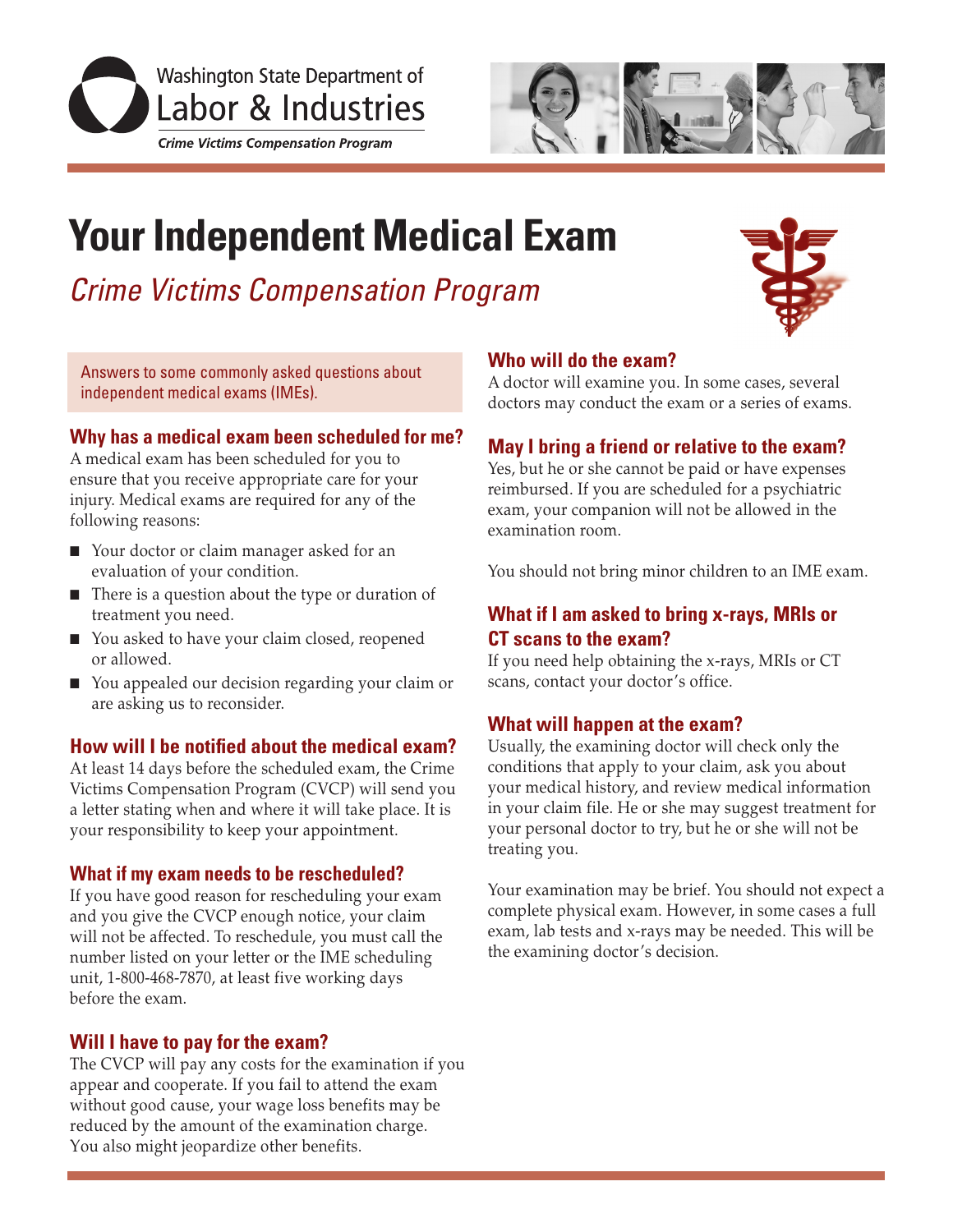## **What if I have to miss work?**

If you have to take more than 30 minutes off work (without pay) to attend your independent medical examination set up by the CVCP, you may be compensated for the actual hours missed. You will be reimbursed for time lost from work based on your hourly wage at the time of the examination. You must complete, sign and submit the *IME Travel & Wage Reimbursement Request* form (F800-115-000)*.*

## **Who will pay my travel expenses?**

In most cases, the CVCP will reimburse travel expenses. When necessary, meals, hotel expenses, taxi fare, parking costs, and ferry and bridge tolls will be paid at the current department rate. Please obtain receipts for these expenses.

If you travel to your examination by airplane, bus or train, contact the IME scheduling unit, 1-800-468-7870. The CVCP will make necessary arrangements for your travel.

## **What if I have a physical or mental disability that limits how I can travel to a medical exam?**

Contact the IME scheduling unit at 1-800-468-7870 so arrangements can be made to assist you in traveling to the exam. The disability does not need to be related to your claim.

## **How do I get paid for lost wages and travel expenses?**

You must complete the *IME Travel & Wage Reimbursement Request* form (F800-115-000) and submit it, along with your receipts, within one year of the exam. You must sign the form. (See form instructions.)

## **Form Instructions**

Please fill out the form carefully. If you submit incomplete or incorrect information, we may have to return the form to you to correct. Send your completed form and receipts to:

Crime Victims Compensation Program Department of Labor & Industries PO Box 44520 Olympia, WA 98504-4520

## **Here's how to get more help**

If you have questions about your scheduled exam, please contact the Crime Victims Compensation Program's IME scheduling unit at 1-800-468-7870.

If you wish to send us comments about your exam experience, you may call the IME Comment Line at 1-888-784-8059.

If you have other questions about your claim, please call the CVCP toll-free information line at 1-800-762-3716.

## **<sup>8</sup> On the Web: www.CrimeVictims.Lni.wa.gov**

*Other formats for persons with disabilities are available on request. Call 1-800-547-8367. TDD users, call 360-902-5797. L&I is an equal opportunity employer.*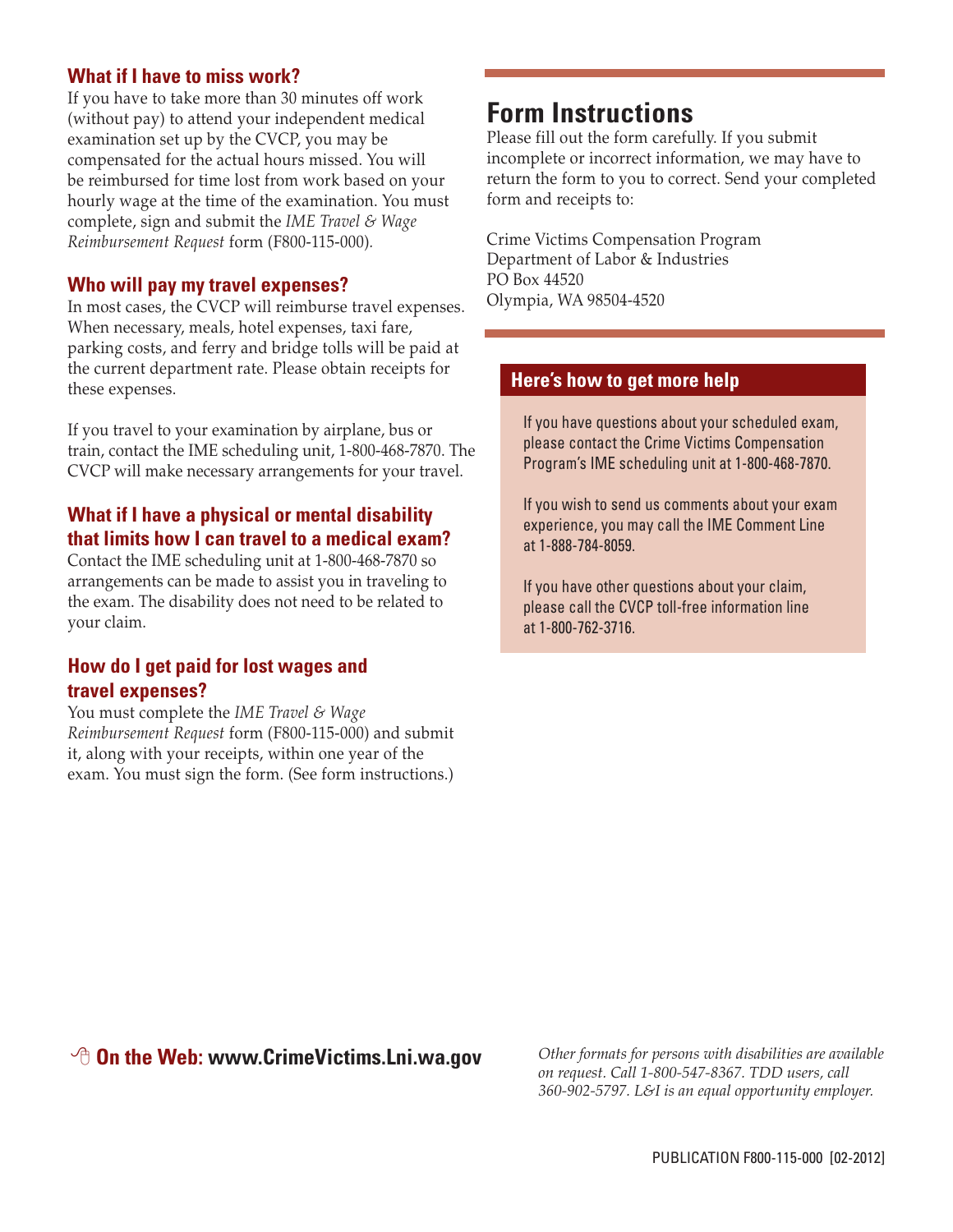

## **INDEPENDENT MEDICAL EXAM (IME) TRAVEL & WAGE REIMBURSEMENT REQUEST**

#### **Read the instructions before you start.**

| <b>Victim Information (Please print)</b> |                      |         |            | Claim No.                         |  |
|------------------------------------------|----------------------|---------|------------|-----------------------------------|--|
| Name (Last, First, Middle Initial)       | Date of crime injury |         |            |                                   |  |
| Home address (not PO Box)                |                      | Apt $#$ |            | Social Security No. (for ID only) |  |
| City                                     | <b>State</b>         |         | <b>ZIP</b> | Phone No.                         |  |

#### **Reason for travel:**

#### **Travel Information – Read the instructions on the next page of this form before you complete this section.**

| A.<br>Date<br>(each trip)<br>mm/dd/yyyy | $\overline{B}$ .<br>Travel code<br>(one per line) | $\overline{C}$ .<br>From<br>(city where<br>you lived) | D.<br>To<br>(city) | E.<br>Provider name & reason for visit | F.<br>No. of<br>miles<br>(round trip) | $\overline{G}$ .<br>Cost for Food,<br>Lodging,<br>Fares, Parking<br>Wages<br>(one per line) |
|-----------------------------------------|---------------------------------------------------|-------------------------------------------------------|--------------------|----------------------------------------|---------------------------------------|---------------------------------------------------------------------------------------------|
| 1.                                      |                                                   |                                                       |                    |                                        |                                       |                                                                                             |
| 2.                                      |                                                   |                                                       |                    |                                        |                                       |                                                                                             |
| 3.                                      |                                                   |                                                       |                    |                                        |                                       |                                                                                             |
| 4.                                      |                                                   |                                                       |                    |                                        |                                       |                                                                                             |
| 5.                                      |                                                   |                                                       |                    |                                        |                                       |                                                                                             |
| 6.                                      |                                                   |                                                       |                    |                                        |                                       |                                                                                             |
| 7.                                      |                                                   |                                                       |                    |                                        |                                       |                                                                                             |

#### **Reimbursing Wages:**

l

If you took more than 30 minutes of time off work without pay to attend your Independent Medical Exam (IME), we will reimburse you for the time you missed. You will be reimbursed the hourly wage you were making at the time of the IME. Please list total time and wages here:

| Time missed from work to attend the IME: | Hrs. | Min. | Hourly wage at the time of the IME: \$ |           |
|------------------------------------------|------|------|----------------------------------------|-----------|
| Employer's name                          |      |      | Employer's phone number                |           |
| Address                                  |      | City | State                                  | $ZIP + 4$ |

#### **Required: Victim's Signature**

These expenses are related to my crime victims compensation claim and I have not been reimbursed for them. I understand it is a crime to submit information I know is false. I have read and understand the instructions on the next page of this form.

| Date | (printed)<br>Name | signature<br>. |
|------|-------------------|----------------|
|      |                   |                |
|      |                   |                |